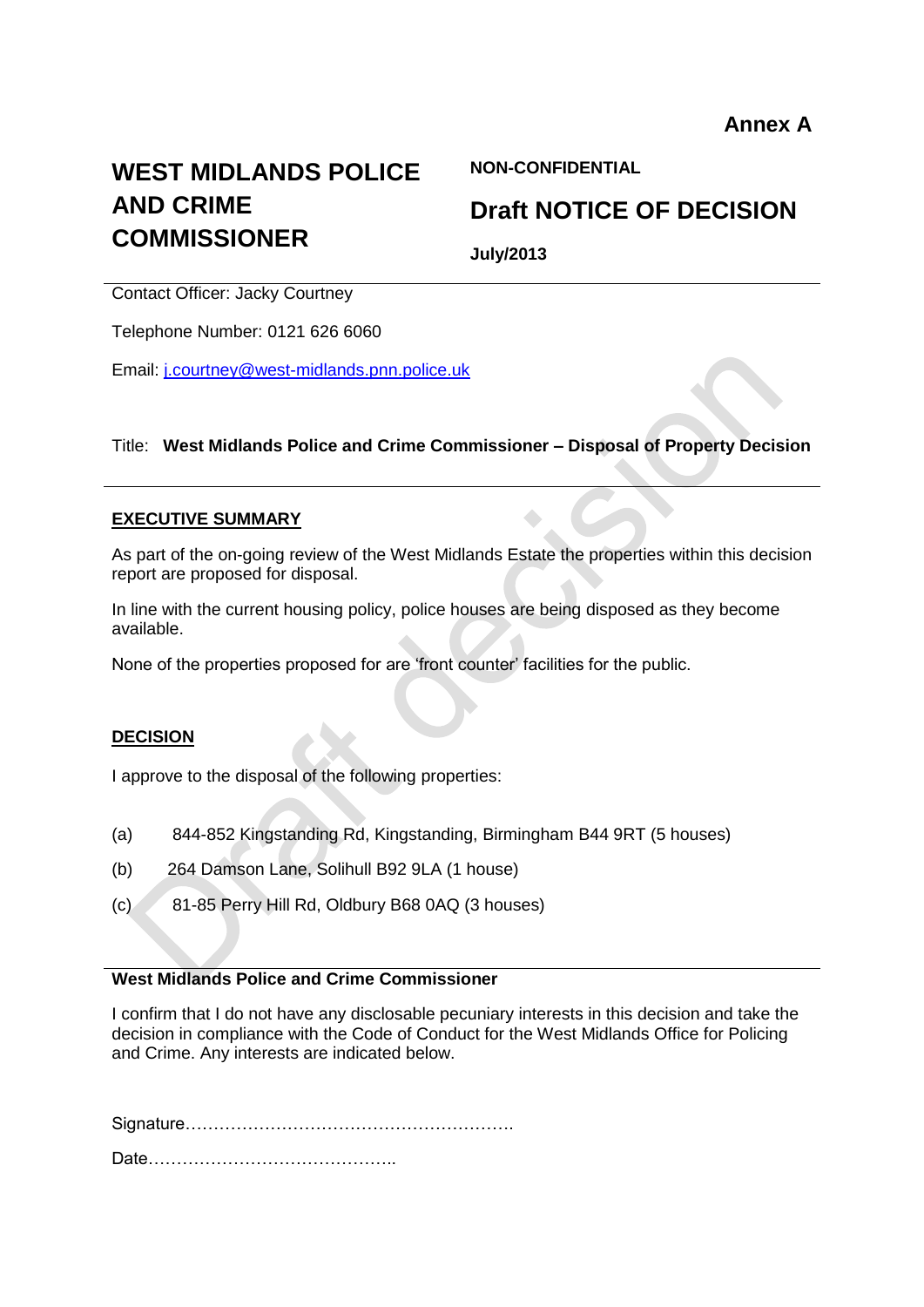## **NON - CONFIDENTIAL FACTS AND ADVICE TO THE POLICE AND CRIME COMMISSIONER**

#### **INTRODUCTION AND BACKGROUND**

In line with the current housing policy, police houses are being disposed as they become available. This follows two routes of disposal.

- I. Via sales to occupiers of the houses.
- II. Where the property is vacant, by sale on the open market for the maximum achievable price. In line with our general strategy consideration is also given for alternative uses and for development opportunities in order that assets are maximised for the benefit of the Police and Crime Commissioner for the West Midlands (PCCWM). Under this approach houses are occasionally retained for operational use.

All of the following properties are former police houses which have in recent years been utilised for operational purposes. This non-residential usage has now come to an end and the properties are deemed surplus to requirements.

## **PROJECT CONSULTATION**

There are 3 proposed disposals which have a valuation in excess of £250,000. They are located at:-

- 844-852 Kingstanding Rd, Kingstanding, Birmingham B44 9RT (5 houses)
- 264 Damson Lane, Solihull B92 9LA (1 house)
- 81-85 Perry Hill Rd, Oldbury B68 0AQ (3 houses)

In each case, with the exception of Damson Lane (formerly utilised by the Forensic Services Unit), senior offices have liaised with their local communities via various forums to discuss arrangements for policing the areas around the properties from other bases. Local Councillors have also been consulted in this regard.

Only Perry Hill Road was used as a Sector Base, the others were used for storage or similar background functions. In this instance the policing of the area around Perry Hill Road has been re-provisioned to Quinton and Oldbury with local approval.

#### **FINANCIAL IMPLICATIONS**

Within the capital financial strategy, capital receipts are recycled as a primary source of new invested financial resources.

The capital receipts will be included in the capital financing arrangements.

#### **LEGAL IMPLICATIONS**

Section 6 of the Police Act 1996 requires the PCCWM to secure the maintenance of an effective and efficient police force for its area.